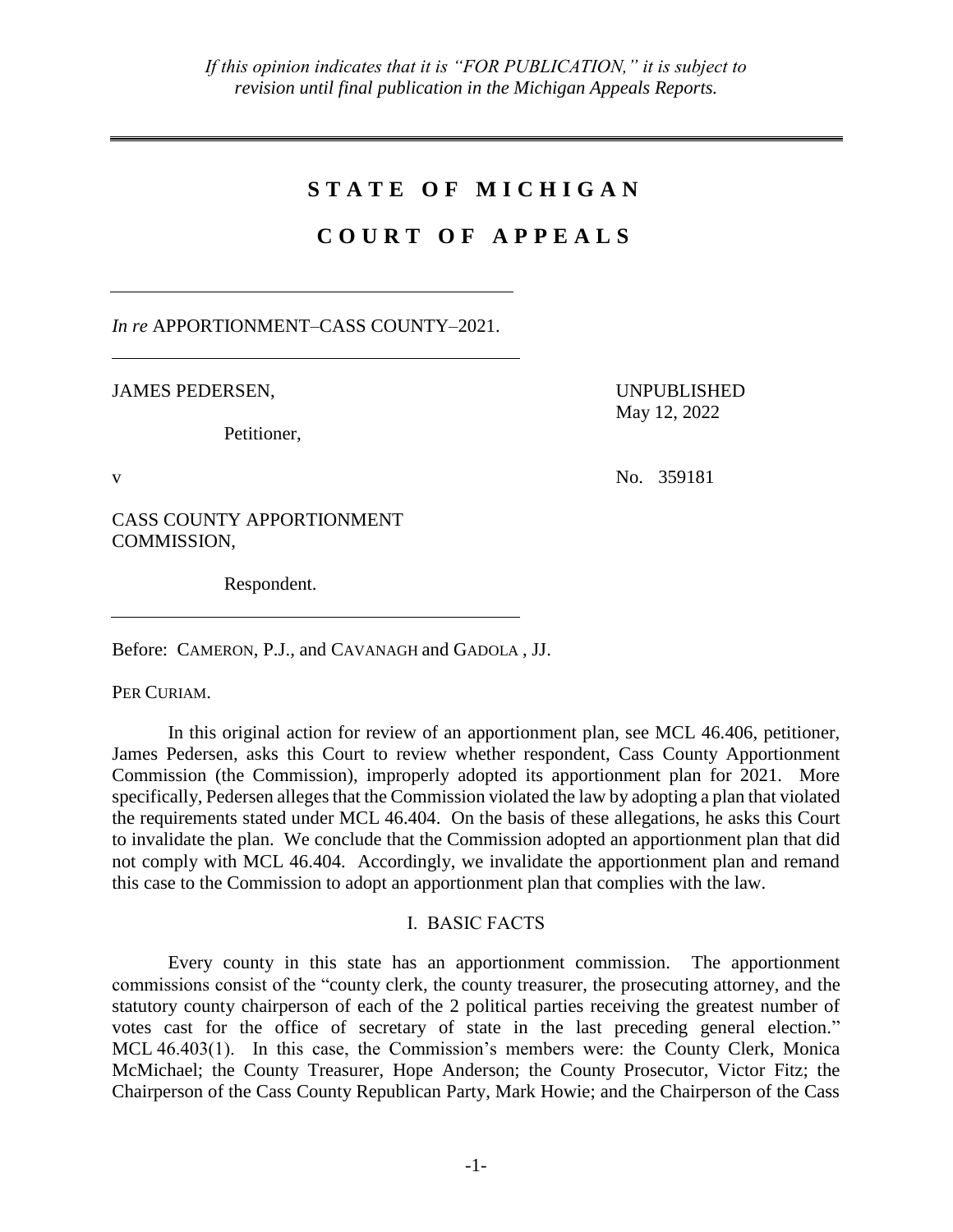County Democratic Party, Naomi Ludman, Ph.D. The Commission's members are all Republican except for Dr. Ludman.

The apportionment commissions are required to apportion the county into districts for the election of county commissioners after the publication of each of the latest United States official decennial census figures. See MCL 46.401(1). The commissioners in this case met to adopt a new apportionment plan using the data from the 2020 census.

At the meeting held on October 8, 2021, the Commission considered four maps. Anderson submitted two apportionment plans—one with seven districts and another with nine districts. McMichael submitted an eight-district apportionment plan (the McMichael Plan) and Dr. Ludman also submitted an eight-district plan (the Ludman Plan). The Commission determined that the eight-district plans were preferable to the seven- and nine-district plans. The Commission then compared the McMichael Plan and Ludman Plan. The following are the two proposed plans; the McMichael Plan is on the left and the Ludman Plan is on the right:



The Commission recognized that the Ludman Plan kept Dowagiac undivided in a single district (District 1), which met the requirements of MCL 46.404(e). The minutes reflected that Dr. Ludman opined that keeping the city as a single district also satisfied the criteria that the maps not be drawn to effect partisan political advantage. See MCL 46.404(h). She explained that the city was the only place within the county where a competitive district could be drawn because the remainder of the county leaned Republican. She also felt that keeping the city as a single district gave minority voters a greater influence in the outcome of the election.

Commissioner Howie responded that it was his understanding that the criteria requiring them to refrain from drawing the districts for political advantage required them to pay "no attention" to any "partisan lean"; he felt that the Commission should remain " 'blind' to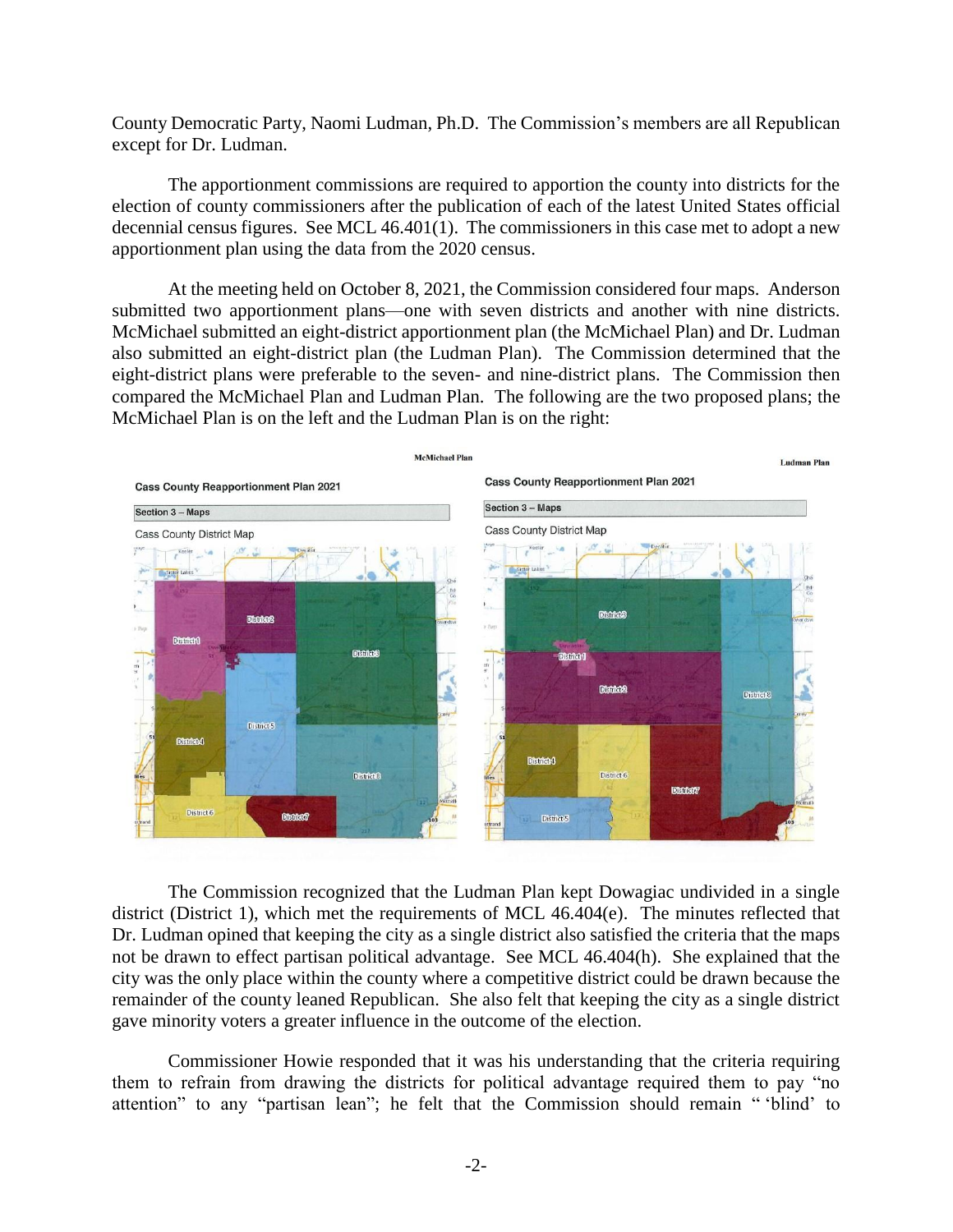information about the political makeup of the districts." McMichael indicated that she did not consider any partisan information when drafting her proposed districts.

Commissioners Howie and Fitz also both felt that the districts in the McMichael Plan were more compact. Commissioner Howie related his belief that District 8 in the Ludman Plan was too large and would be difficult for a county commissioner to represent. Commissioners Howie and Fitz indicated that the benefits of the more compact districts outweighed the issue involved with splitting the Dowagiac into two districts.

After a break, the Commission's four Republican members voted to adopt the McMichael Plan. Only Dr. Ludman voted against the adoption of the McMichael Plan. The Commission's apportionment plan became effective once submitted to the County Clerk. See MCL 46.405. However, any "registered voter of the county" could petition this Court within 30 days after the filing of the plan and ask this Court to review whether the plan meets the requirements of this state's laws. See MCL 46.406. On November 5, 2021, Pedersen—a registered voter in Cass County—petitioned this Court to review the apportionment plan adopted by the Commission.

In December 2021, this Court ordered Pedersen's original action to proceed to a full hearing. See *In re Apportionment–Cass County–2021*, unpublished order of the Court of Appeals, entered December 21, 2021 (Docket No. 359181). We now examine the apportionment plan the Commission adopted to determine whether it complied with the requirements of MCL 46.404.

# II. ANALYSIS

# A. SCOPE OF REVIEW

On appeal, Pedersen argues that the apportionment plan the Commission adopted—the McMichael Plan—did not comply with the requirements of MCL 46.404<sup>1</sup> and does not comply with the requirements of the Fourteenth Amendment to the Constitution of the United States, US Const, Am XIV. For that reason, he asks this Court to invalidate the plan.

The Legislature provided that any registered voter of the county could "petition the court of appeals to review such plan to determine if the plan meets the requirements of the laws of this state." MCL 46.406. The Legislature expressed that this Court's review was limited to determining whether the plan adopted by the Commission met the requirements imposed under state law. It did not empower this Court to review whether the plan met the requirements of federal law. See, e.g., *Meadowbrook Village Assoc v Auburn Hills*, 226 Mich App 594, 596; 574 NW2d 924 (1997) (recognizing that the Legislature did not give the tax tribunal jurisdiction over constitutional claims); cf. *Okrie v Michigan*, 306 Mich App 445, 467-468; 857 NW2d 254 (2014) (stating that circuit courts are courts of general jurisdiction under Michigan's constitution). Our

<sup>&</sup>lt;sup>1</sup> In his original petition, Pedersen also argued that the Commission violated the law by adopting its plan before the passage of 30 days from the date that the census data had been released. Pedersen did not restate that claim or argue its merits in his Brief on Full Hearing. As such, we conclude that he abandoned it. See MCR 7.212(C)(5); *Mettler Walloon, LLC v Melrose Twp*, 281 Mich App 184, 221; 761 NW2d 293 (2008).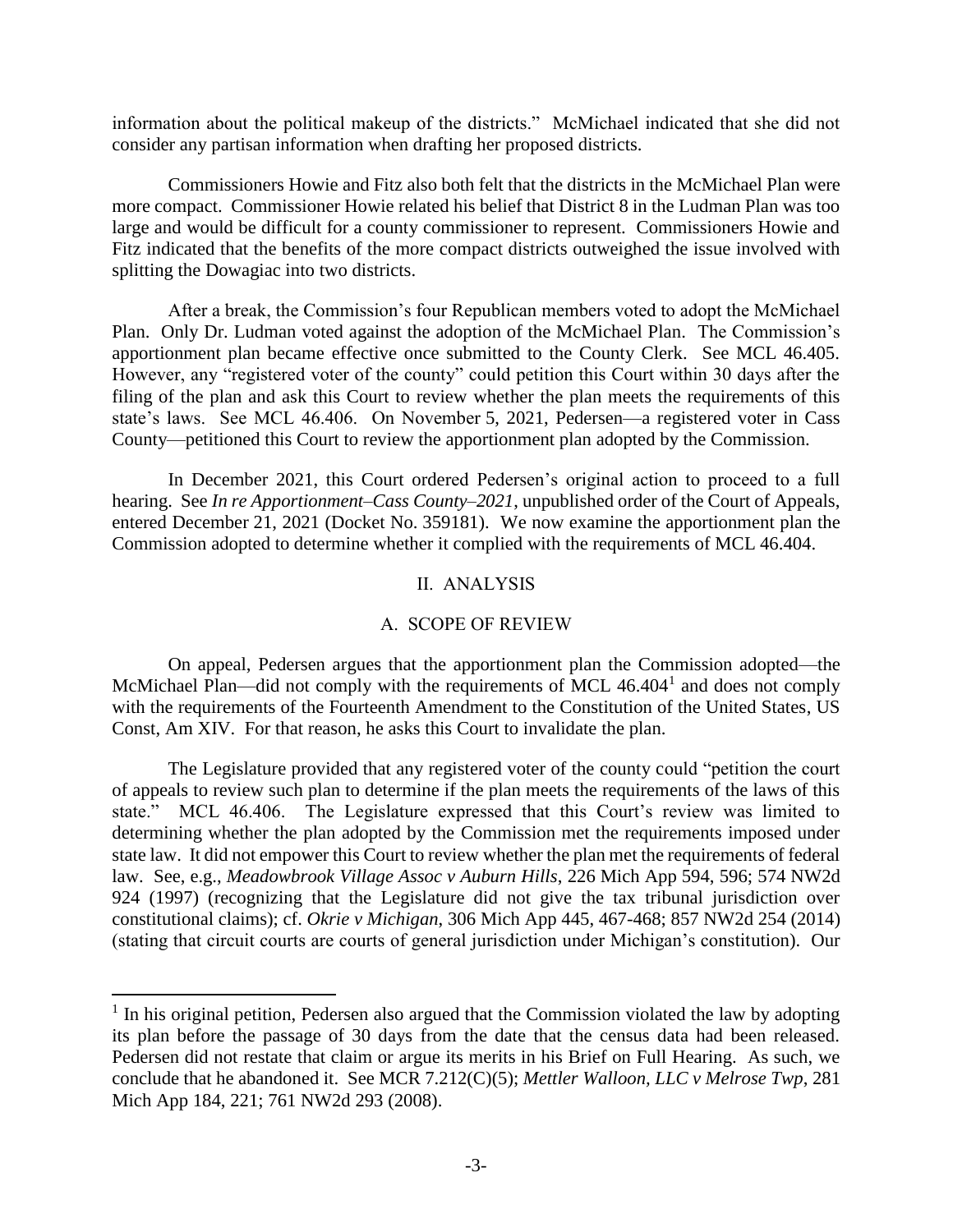Supreme Court has interpreted the requirement stated in MCL 46.404(a) to incorporate the definition of "as nearly equal population as is practicable" under federal law. See *Apportionment of Wayne Co Bd of Comm'rs—1982*, 413 Mich 224, 263; 321 NW2d 615 (1982). But it did not incorporate the burden-shifting approach identified by Pedersen in his claim under the Fourteenth Amendment. Therefore, our review is limited to determining whether the plan adopted by the Commission met the requirements of this state's law.

This Court has original jurisdiction to hear claims that an apportionment plan does not comply with the law. See MCL 46.406; MCR 7.203(D). Because this is an original action, this Court is not bound by a standard of review applicable to the review of a lower tribunal's decision. Rather, this Court selects, interprets, and applies the law in the first instance, as would a trial court.

This case involves the proper interpretation and application of statutory criteria. This Court's primary goal when interpreting a statute is to give effect to the Legislature's intent. See *Sau-Tuk Indus, Inc v Allegan Co*, 316 Mich App 122, 136; 892 NW2d 33 (2016). When a statute is unambiguous, this Court presumes that the Legislature intended the meaning expressed in the statute. *Id*. This Court construes statutes by giving every word in the statute its plain and ordinary meaning unless the Legislature defined the term or used technical terms. *Id*.

### B. BACKGROUND LAW

An apportionment plan for a county board of commissioners must comply with the requirements stated in MCL 46.404 to the extent this can be done without violating the Equal Protection Clause of the Fourteenth Amendment of the United States Constitution, which embodies the concept of one person-one vote. See *Apportionment of Wayne Co*, 413 Mich at 255- 256.

Under MCL 46.404, the Legislature listed a series of "guidelines" governing the apportionment of districts by county apportionment commissions. The Legislature stated that the "guidelines" are listed in "order of importance." MCL 46.404. The guidelines stated under MCL 46.404 are:

(a) All districts shall be single-member districts and as nearly of equal population as is practicable. . . .

(b) All districts shall be contiguous.

(c) All districts shall be as compact and of as nearly square shape as is practicable, depending on the geography of the county area involved.

(d) No township or part thereof shall be combined with any city or part thereof for a single district, unless such combination is needed to meet the population standard.

(e) Townships, villages and cities shall be divided only if necessary to meet the population standard.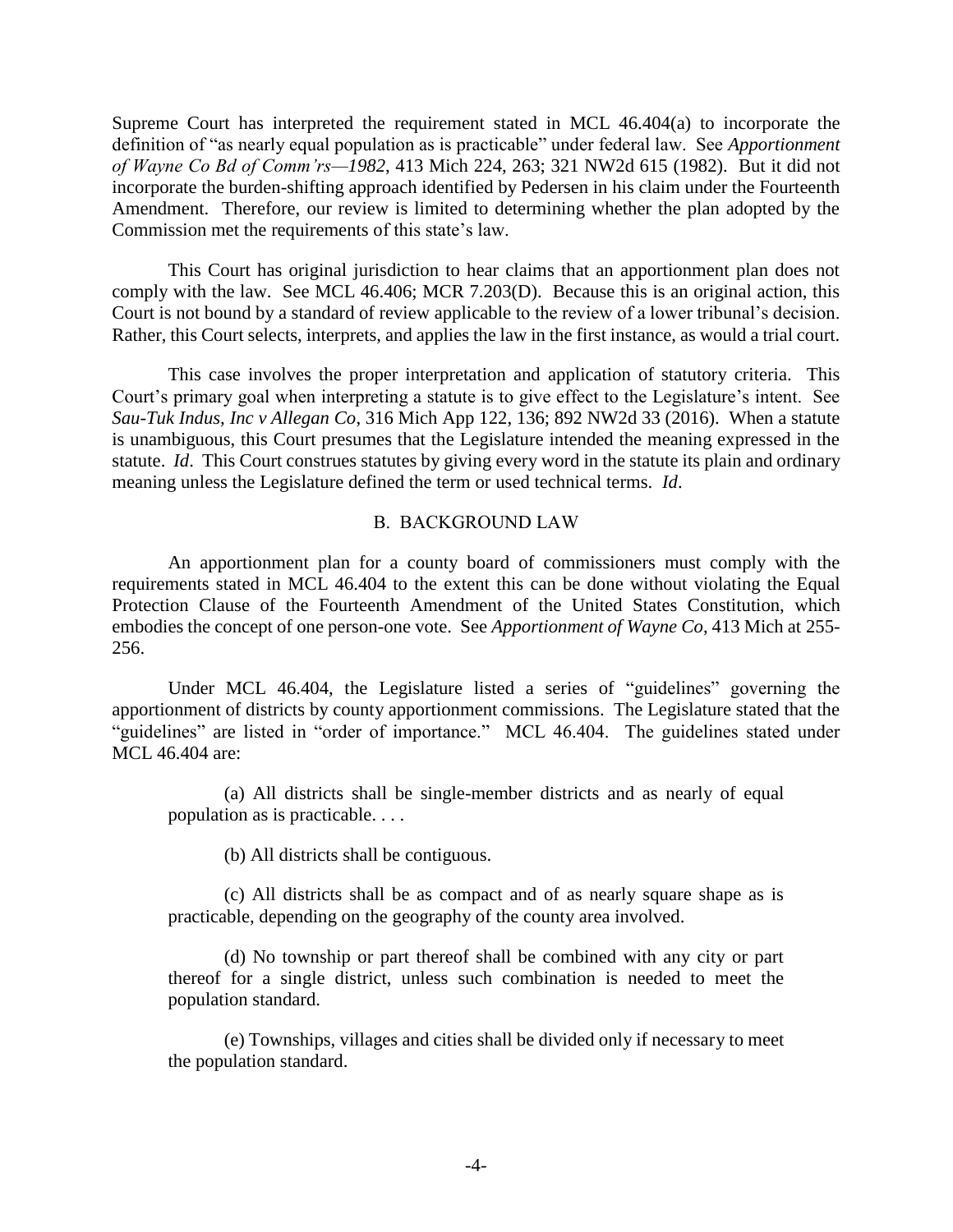(f) Precincts shall be divided only if necessary to meet the population standard.

(g) Residents of state institutions who cannot by law register in the county as electors shall be excluded from any consideration of representation.

(h) Districts shall not be drawn to effect partisan political advantage.

In examining the Legislature's stated intent, our Supreme Court has agreed with the general proposition that courts should defer to an apportionment commission's decision to select one apportionment plan from among more than one complying plan because there will always be "areas for the exercise of judgment" and a "reasonable choice in the reasoned exercise of judgment should ordinarily be sustained." *Apportionment of Wayne Co*, 413 Mich at 264. For that reason, as this Court has stated, there is no "best plan" test that requires an apportionment commission to adopt the apportionment plan that "more closely approaches perfection," even though a competing, but less perfect, plan meets the "constitutional and statutory standards." *In re Apportionment of Clinton Co—1991 (After Remand)*, 193 Mich App 231, 236; 483 NW2d 448 (1992).<sup>2</sup> But the Supreme Court has also noted that the Legislature provided for review of apportionment plans in court, which necessarily requires this Court to develop guidance for the apportionment commissions using the legislative criteria. *Apportionment of Wayne Co*, 413 Mich at 265. The statutorily-mandated review also precludes courts from denying meaningful review on the ground that apportionment is inherently a political question. *Id*. at 265-266. According to our Supreme Court, we are duty bound to provide guidance on the criteria applicable to apportionment at the county level. *Id.*<sup>3</sup>

Turning to the listed criteria, our Supreme Court has rejected the contention that the Legislature intended an absolute priority on the basis of the order that the Legislature listed the criteria. The Court explained that, if the stated order were interpreted to require exhaustive compliance before turning to the next criterion, Criteria (a) through (c) would be determinative and Criteria (d) through (f) could not be given effect. *Id*. at 258. The Court refused to give the statute such a rigid construction. *Id*. at 259-260.

 $2^{\circ}$  Because there is no best-plan test, the Commission's complaints that the Ludman Plan also violates the statutory criteria is inapposite. This Court has not been tasked with reviewing the validity of the Ludman Plan—it has been asked to review the validity of the McMichael Plan, which was adopted by the Commission.

<sup>&</sup>lt;sup>3</sup> For these reasons, the Commission's argument that this Court must afford the Commission the least possible judicial interference lacks merit. The Legislature provided this Court with original jurisdiction to review whether a particular apportionment plan complies with this state's law. See MCL 46.406. And this Court has a duty to conduct a meaningful review. See *Apportionment of Wayne Co*, 413 Mich at 265-266. Any deference that this Court may owe involves deference to the Commission's selection of one plan out of many competing plans that are otherwise valid. See *id*. at 264.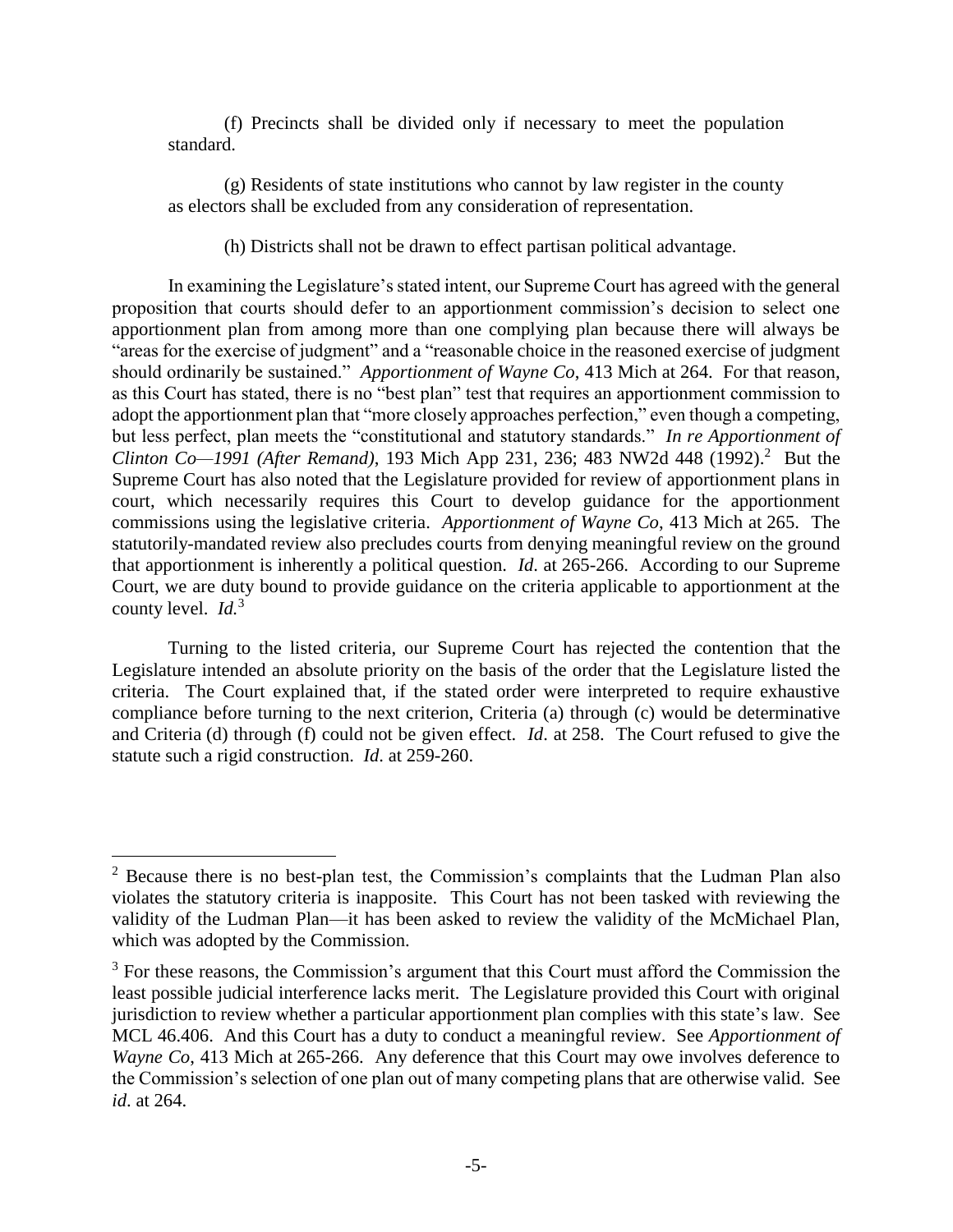The Supreme Court stated that Criteria (a) through (f) represent apportionment goals. The districts must be single-member districts with "as nearly of equal population as is practicable." MCL 46.404(a). Our Supreme Court held that the phrase " 'as nearly of equal population as is practicable' " meant that the apportionment commissions had to draw the borders of the districts consistent with the other requirements without exceeding the range of allowable divergence in population under the federal constitution, which the Court held was 11.9%. *Apportionment of Wayne Co*, 413 Mich at 263. For that reason, the mere fact that the districts do not have approximately equal population does not mean that an apportionment plan violates Criterion (a). The Court noted as well that the Legislature placed a high value on the preservation of the borders of cities, villages, townships, and precincts through the enactment of Criteria (d), (e), and (f), but that the Legislature had placed a higher priority on drawing districts that are as square and compact as practicable. *Id.* at 260-261.

The Court determined that the Legislature required the districts to be contiguous, see MCL 46.404(b), compact, and as nearly square a shape as practicable, see MCL 46.404(c), to avoid gerrymandering. *Id.* at 260-261. The Court warned, however, that Criterion (c) was not an end in itself; it was a means to an end. For that reason, Criterion (c) could not be used to subordinate the boundary criteria stated under MCL 46.404(d), (e), and (f). *Id*. at 261. Rather, the Court explained, Criterion (c) should be used to select between two competing plans that otherwise preserve boundary lines: "[When] there is a choice between alternative plans both of which preserve such boundary lines, the plan which is more compact and square in shape is to be selected because compactness and squareness has a higher stated order of importance." *Id*.

## C. CRITERION (A)

On appeal, Pedersen argues that the plan adopted by the Commission did not meet the requirements of MCL 46.404(a). He states that the McMichael Plan has a population deviation of 11.3%, which he admits is less than the maximum deviation identified by our Supreme Court as the maximum permissible deviation. See *Apportionment of Wayne Co*, 413 Mich at 263. Nevertheless, citing *Brown v Thomson*, 462 US 835, 842; 103 S Ct 2690; 77 L Ed 2d 214 (1983), he argues that the districts do not meet the requirement that they "be single-member districts and as nearly of equal population as is practicable" on the ground that the Commission failed to meet its burden to identify a rational state policy for a deviation in excess of 10%, and he maintains that the Commission cannot justify the divergence.

As already noted, our Supreme Court did not adopt the federal burden-shifting approach for examining whether an apportionment plan meets the requirements of the United States Constitution when considering the requirement stated under MCL 46.404(a). Rather, the Court held that commissions were required to draw district lines so as to preserve township, village, city, and precinct lines to the extent it could be done without exceeding the range of allowable divergence under federal law, which it determined was 11.9%. See *Apportionment of Wayne Co*, 413 Mich at 263.

The Supreme Court later clarified that it "adopted those federally imposed limits without independent analysis and without indicating that any additional requirements were to be imposed." *In re Apportionment of Tuscola Co Bd of Comm'rs—2001*, 466 Mich 78, 83-84; 644 NW2d 44 (2002). Because it had not adopted any additional requirements, the Supreme Court rejected this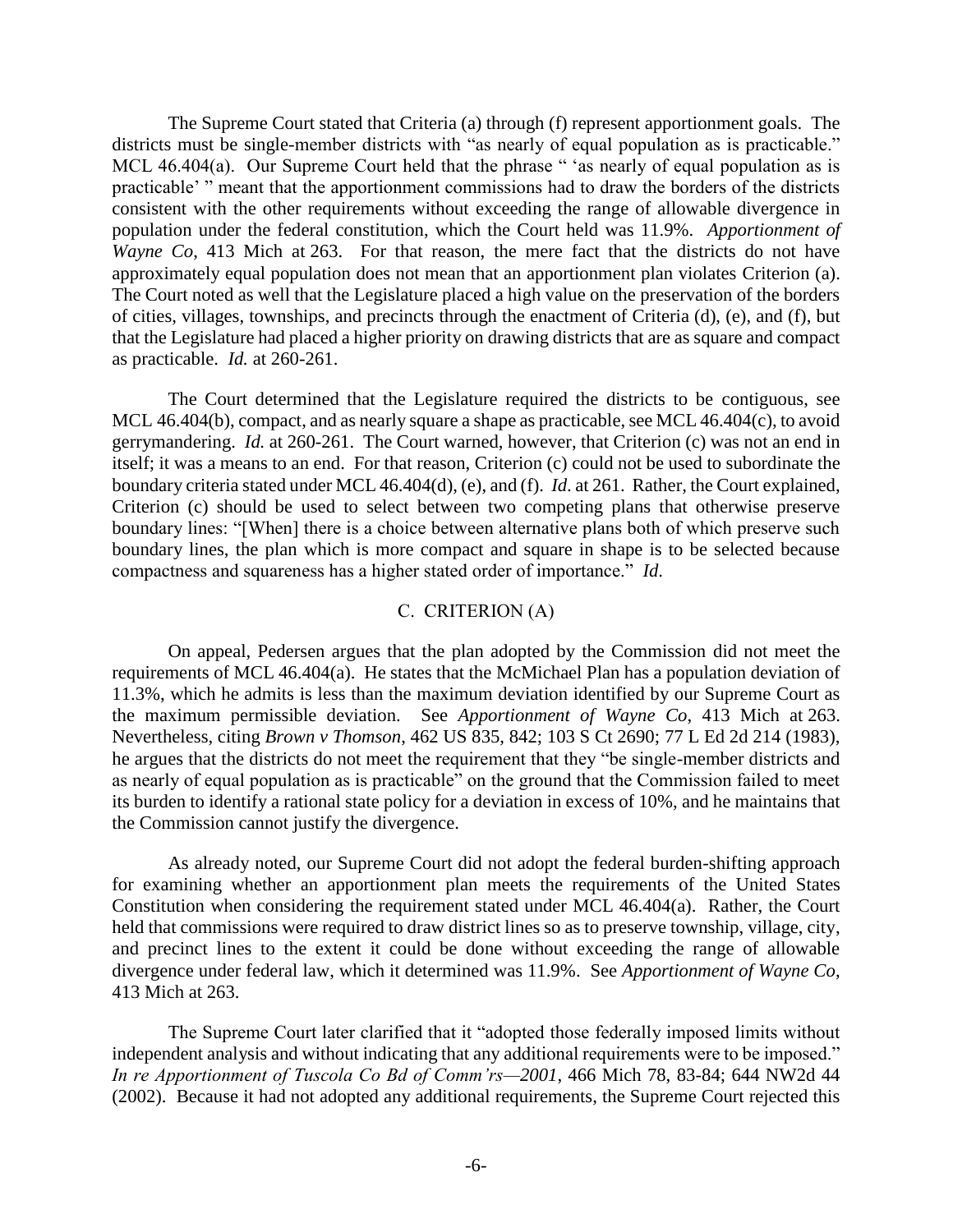Court's attempt to incorporate an "equidistant percentage range as a mandatory principle in apportionment cases." *Id*. Rather, the Court stated that the sole test for the population requirement was whether the "the total departure of the largest and smallest districts from the average size does not exceed 11.9 percent." *Id*. at 79.

In this case, Pedersen presented demographic data that showed that the population of the largest district in the McMichael Plan, District 3, had a population of 6,854, which was 405 higher than the target population of 6,449. He presented evidence that the smallest district, District 7, had a population of 6,125, which was 324 persons below the target. The total departure was approximately  $11.3\%$  (6.286 + 5.019 = 11.305). The total departure was less than the 11.9% set by our Supreme Court as the maximum departure. Consequently, Pedersen has not shown that the McMichael Plan failed to comply with the requirement that the districts be composed of singlemember districts with as of nearly equal population as practicable under MCL 46.404(a). See *In re Apportionment of Tuscola Co Bd of Comm'rs—2001*, 466 Mich at 79, 83-84.

### D. CRITERION (B)

Under MCL 46.404(b), the Legislature required that all districts be contiguous. On appeal, Pedersen argues that the McMichael Plan contains three portions of districts that are surrounded by other districts, which, he maintains, violates the rule of contiguity. Pedersen supported his contention with a map that identifies three areas—Areas A, B, and C—which represent portions of districts in the McMichael Plan that Pedersen contends are not contiguous to their parent district:



Area A is part of District 2, but is separated from District 2 by the portion of District 5 that constitutes Area B. Area B is similarly separated from its parent district by Area A. Areas A and B touch their parent districts at two corners each. By contrast, Area C, which is part of District 5, does not touch its parent district at any point; instead, it is completely surrounded by Districts 1 and 2.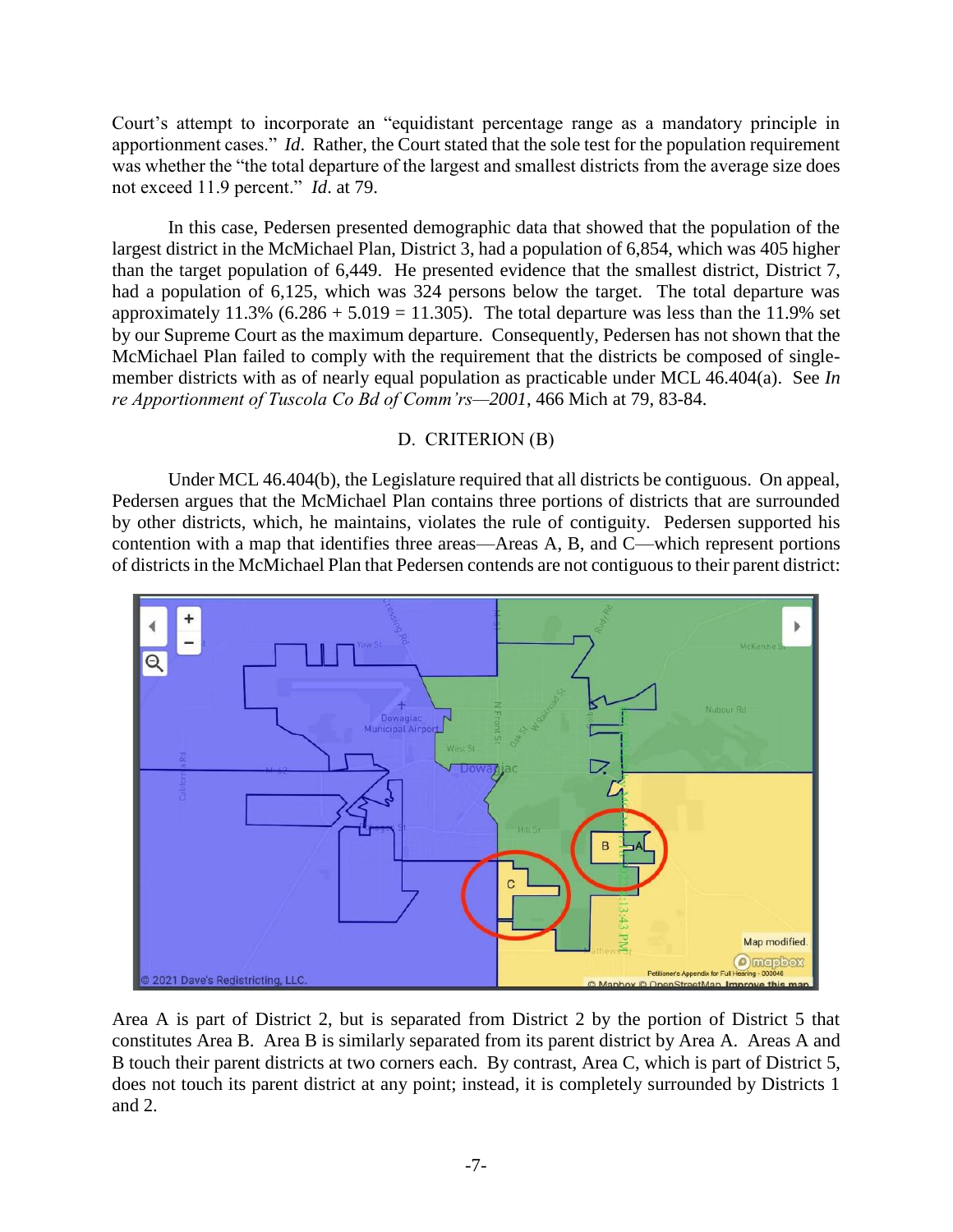The Commission responds that the Legislature did not define the term contiguous, so it must be defined by turning to either a lay dictionary or a legal dictionary. It then argues that contiguous means touching along any boundary. Because Areas A and B touch their parent districts at the corners of their borders, the Commission argues that those areas are contiguous with their parent districts. Webster's defines "contiguous" as "being in actual contact; touching along a boundary or at a point." Merriam Webster, *Merriam-Webster.com Dictionary*, <http://www.meriam-webster.com/dictionary/contiguous> (accessed April 20, 2022). Black's Law Dictionary  $(11<sup>th</sup>$  ed) similarly defines contiguous as "[t]ouching at a point or along a boundary." Because Areas A and B make point-to-point contact with their districts, they meet the statutory criterion that districts shall be contiguous.

As for Area C, the Commission admits that this area is not contiguous, but it maintains that the lack of contiguity may be excused because the strip of District 2 that separates Area C from District 5 is a thin strip of land and there are no voters on that strip, which it asserts is similar to a situation involved in a plan that this Court recently upheld in an unpublished order.<sup>4</sup>

The Legislature unambiguously stated that "all districts shall be contiguous." MCL 46.404(b). The term "shall" denotes mandatory conduct. See *Browder v Int'l Fidelity Ins Co*, 413 Mich 603, 612; 321 NW2d 668 (1982). Moreover, the Legislature did not provide any exceptions to the contiguity requirement, whereas it provided that several other standards are subject to qualifications or exceptions. See MCL 46.404(a) (stating that the population of each district need only be as nearly equal as practicable); MCL 46.404(c) (stating that the districts should be as compact and nearly square as practicable); MCL 46.404(d), (e), (f) (subjecting the standards to the necessity of meeting the population standard). As such, the Legislature intended that commissions comply with Criterion (b) without exception or compromise.

The Commission nevertheless states that the failure to comply with Criterion (b) is not fatal to the validity of its plan. It maintains that this Court has the authority to affirm a plan that does not comply with Criterion (b) if this Court determines that the Commission's decision to adopt the plan constituted a reasonable exercise of discretion. The fallacy in this argument is that it assumes the Commission had the discretion to ignore this requirement if doing so furthered one of the other criteria. As noted, the Legislature did not qualify the requirement that it stated in Criterion (b) in the same way that it qualified other criteria. The same is true for the first part of Criterion (a), which requires single-member districts. Likewise, Criterion (g) precludes a commission from including residents of state institutions who cannot by law register as electors. See MCL  $46.404(g)$ . Finally, Criterion (h) states without qualification that districts shall not be drawn to effect partisan political advantage. See MCL 46.404(h). It cannot be reasonably argued that the

<sup>4</sup> The Commission cites *In re Apportionment—Kent Co—2021*, unpublished order of the Court of Appeals, entered January 3, 2022 (Docket No. 359310). The order in that case might be considered persuasive, see *Cox v Hartman*, 322 Mich App 292, 307; 911 NW2d 219 (2017), but the order does not give any indication that the apportionment plan under consideration involved an admitted lack of contiguity, as is present in this case. Even if each district in the *Kent County* plan was not contiguous, the absence of an analysis of this particular issue renders the order unpersuasive in this instance.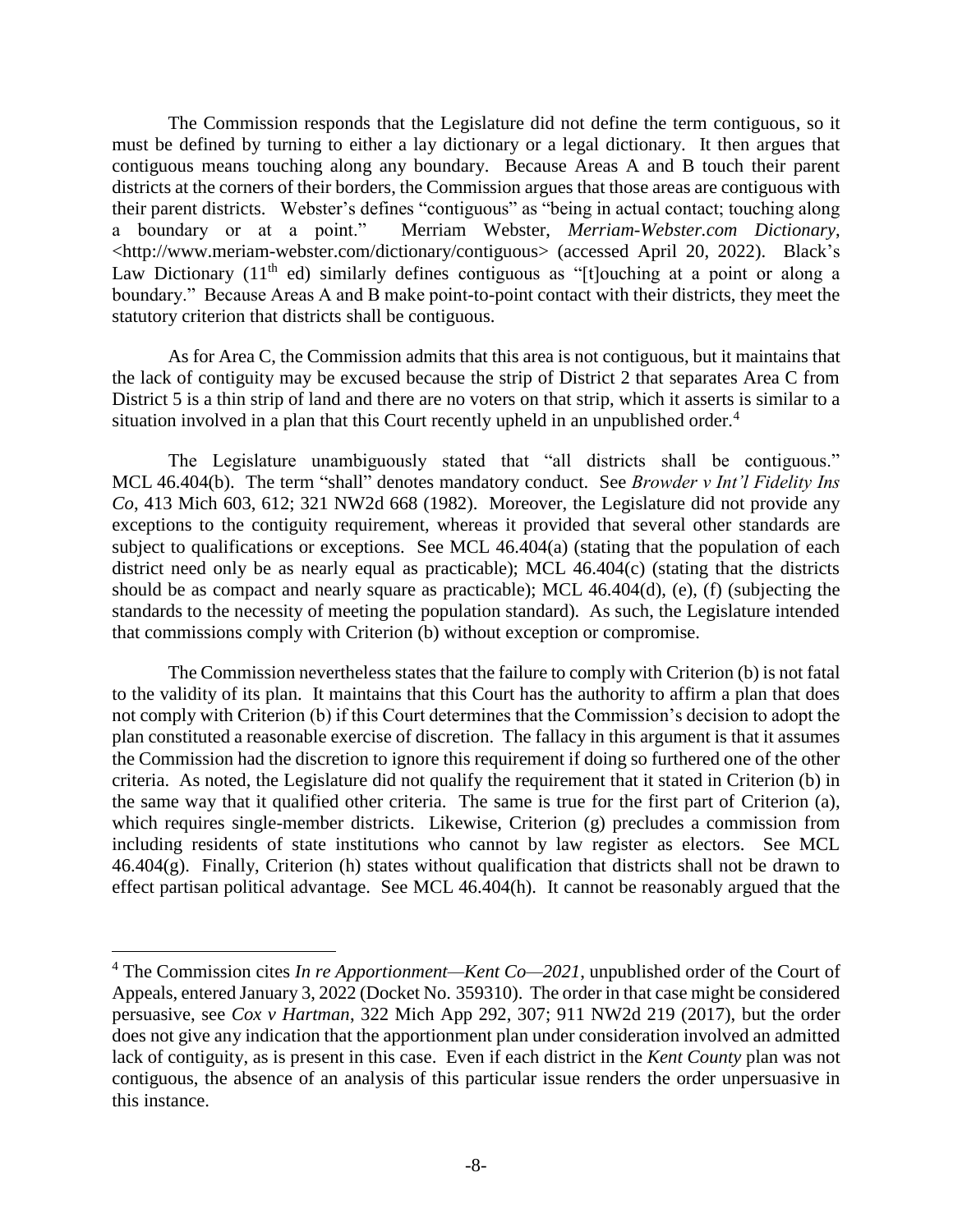Commission could have created a multimember district or could have counted the residents of a state institution for purposes of determining population, so long as it served the interests of other criteria. And the Commission could not have ignored the imperative of Criterion (h) that it not draw the districts to effect partisan political advantage so long as it did so in furtherance of other statutory criteria. The Legislature simply did not provide commissions with the discretion to ignore these mandatory criteria in the service of a different criterion.

Additionally, our Supreme Court's decision in *Apportionment of Wayne Co* cannot be understood to allow the Commission the discretion to ignore mandatory criteria. The Court there acknowledged that, when there are multiple plans that otherwise comply with the statutory requirements, the commissions have the discretion to select a plan from the complying plans. It did not hold that the Commission had the discretion to select a noncomplying plan in the interests of promoting a flexible criterion at the expense of a mandatory criterion. See *Apportionment of Wayne Co*, 413 Mich at 264-265 (stating that commissions will have areas for the exercise of judgment and that courts will ordinarily sustain the reasoned exercise of judgment); see also *In re Apportionment of Clinton Co*, 193 Mich App at 236-237 (recognizing that, when commissions have a reasonable choice, this Court will defer to the commission's exercise of discretion). Indeed, we have found no case in which this Court or our Supreme Court has approved a plan that does not comply with either MCL 46.404(b) or with the other unqualified criteria. Because some criteria are stated in mandatory terms and without any qualifications on their application, the Commission had to follow those requirements in selecting a plan. The requirement stated in Criterion (b) is one such mandatory criterion; the Legislature required the districts to be contiguous under MCL 46.404(b)—and the statutory command must be enforced as written. See *Sau-Tuk Indus*, 316 Mich App at 137.<sup>5</sup>

Area C is not contiguous with its parent district. Because the McMichael Plan violated the contiguity requirement stated under MCL 46.404(b), we must invalidate it, and remand to the Commission to adopt a new apportionment plan that complies with MCL 46.404(b). Nevertheless, to provide guidance on remand, we briefly address Pedersen's remaining arguments.

# E. CRITERIA (D) AND (E)

Pedersen also argues that the McMichael Plan violated MCL 46.404(d) and (e) because it split Dowagiac into two separate districts and then combined those two districts with parts of three townships, even though it was not necessary to do so in order to meet the population requirement.

Both of these criteria involve preserving the integrity of township, village, city, and precinct lines. Criterion (d) precludes a commission from joining any part of a township to a city to form a district, unless it is "needed to meet the population standard." MCL 46.404(d). Criterion (e) in a similar vein precludes the Commission from dividing a township, village, or city unless "necessary to meet the population standard." MCL 46.404(e). Although the Legislature

<sup>&</sup>lt;sup>5</sup> We also note that the Legislature stated the criteria are listed in order of importance. MCL 46.404. The particular criterion at issue here, that the districts be contiguous, is listed second among the eight criteria, following only the requirements stated in a single subsection that the districts consist of a single member and that they be as nearly of equal population as is practicable.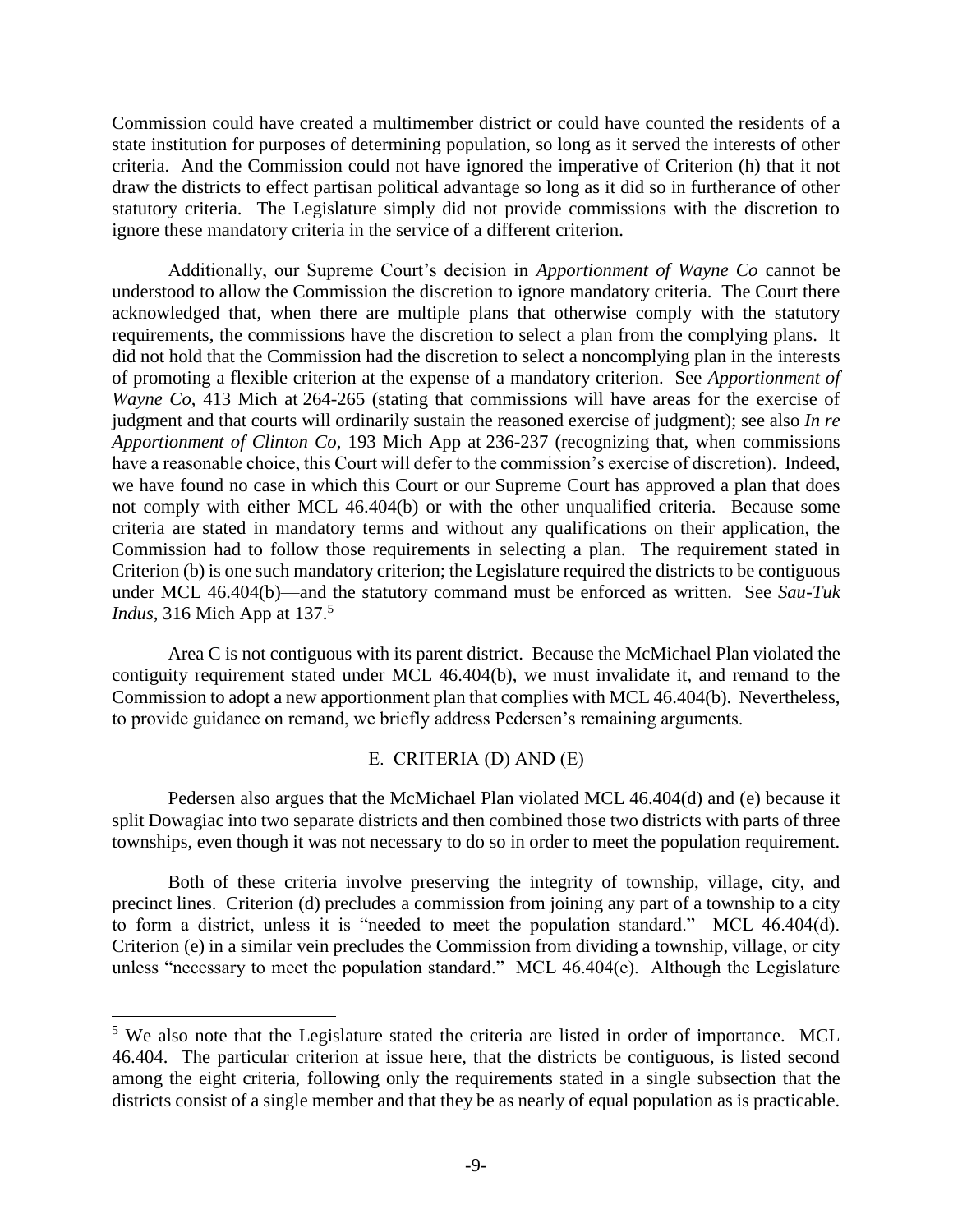provided exceptions for these criteria, it framed the exceptions as involving "needed" or "necessary" combinations and divisions.

The evidence showed that Dowagiac's population was 5,721, which was less than the 6,449 population target for an eight-district plan. As such, it could readily have been incorporated into a single district. Indeed, Pedersen presented evidence that the previous apportionment plan included seven districts with Dowagiac almost entirely included within a single district. That plan had the added advantage of combining Dowagiac with a single township.

The fact that Dowagiac could have been placed entirely within one district did not render the McMichael Plan invalid. Interpreting the requirements of MCL 46.404(d), (e), and (f), our Supreme Court has held that the commissions must draw district lines to preserve township, village, city, and precinct lines to "the extent that this can be done without exceeding the range of allowable divergence . . . at the least cost to the federal principle of equal population between election districts consistent with the maximum preservation of such lines." *Apportionment of Wayne Co*, 413 Mich at 263-264. The evidence showed that the Commission had to divide and combine some portion of various municipalities in order to comply with the population requirement stated under MCL 46.404(a). Dowagiac's borders are no more inviolate than are those of the townships, villages, and precincts within the county. Cf. MCL 46.404(d), (e), and (f). As such, the Commission could exercise its discretion when determining how to draw lines to effect the least disruption to municipal boundaries consistent with the requirements of MCL 46.404. See *In re Apportionment of Clinton Co*, 193 Mich App at 237-239.

On appeal, Pedersen has only argued and shown that the Commission could have created a district that did not divide Dowagiac. He has not established that the McMichael Plan failed to preserve township, village, city, and precinct lines to the greatest extent practicable under the requirement that the districts have as nearly equal population as possible and be consistent with the remaining criteria. As the Commission correctly notes, Pedersen's preferred resolution of the problem would require additional splits and combinations of townships and precincts, which themselves would contradict the same criteria. Pedersen has failed to present sufficient evidence that the Commission violated the law when it exercised its discretion to adopt a plan that divided Dowagiac in order to meet the population requirements rather than splitting other townships and precincts. See *id*.

### F. CRITERION (H)

Pedersen finally argues that the evidence showed that the Commission adopted the McMichael Plan for the impermissible purpose of gaining partisan political advantage, which contradicts the requirement stated under MCL 46.404(h). The Commission maintains that Pedersen has no evidence to support that contention. Instead, it argues that the evidence showed that McMichael did not draw the districts for partisan advantage and that the other Republican commissioners did not take partisan politics into consideration when selecting the McMichael Plan. Contrary to the Commission's contention on appeal, Pedersen presented evidence from which this Court could infer that the Commission adopted a plan that split Dowagiac for an improper purpose.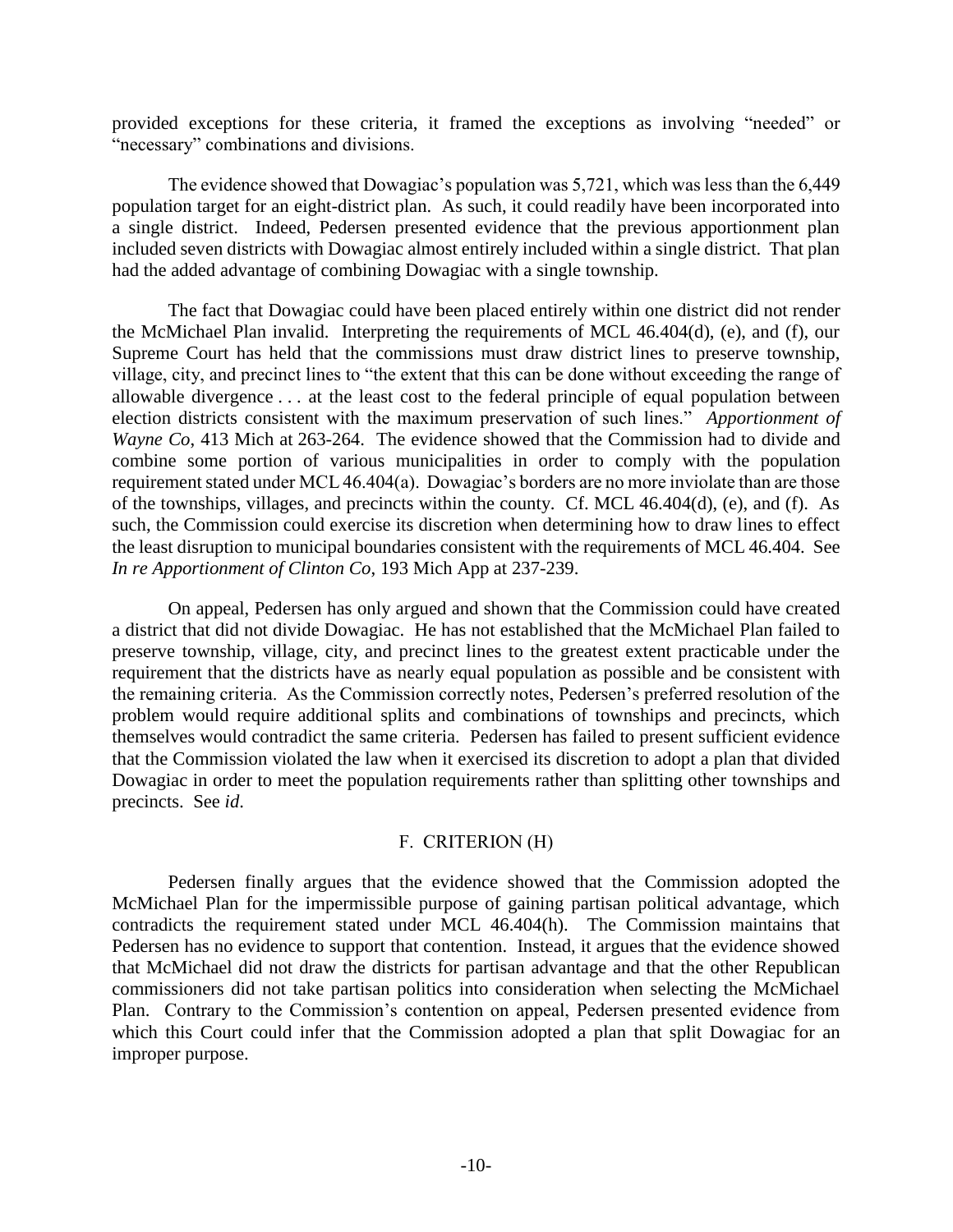Our Supreme Court has stated that, whereas Criteria (a) through (f) identify the goals for a valid apportionment plan, Criterion (h) identifies that the pursuit of partisan political advantage may not be a goal when drawing district lines. See *Apportionment of Wayne Co*, 413 Mich at 260. To establish a violation of MCL 46.404(h), Pedersen had to present more than a "naked claim" he had to show that the division of Dowagiac results in a partisan political advantage. See *In re Apportionment of Clinton Co*, 193 Mich App at 235.

In her affidavit, Dr. Ludman averred that the previous apportionment plan placed Dowagiac in a single district. Because Dowagiac had the only significant population of Democratic voters, it was the only competitive district for county commissioner within the county. Dr. Ludman stated that the district that contained Dowagiac elected a Democratic county commissioner who served from 2008 to 2020. The district elected a Republican commissioner in 2020. Dr. Ludman further averred that, on the basis of data about the registered voters in the McMichael Plan, every district would be solidly dominated by Republican voters. This evidence established that Pedersen had more than a naked claim of partisanship. See *id*. Moreover, because the evidence established demographically and cartographically that the McMichael Plan effected a partisan advantage, the evidence permitted an inference that the split of Dowagiac was intentional. See *id*. The Commission maintains that its notes establish that partisan considerations did not come into play in the drafting and selection of the McMichael Plan. However, the record permits an inference that the statements to that effect were not credible.

McMichael asserted that she did not consider "any information about partisan lean in creating her map." McMichael was a Republican and the county treasurer. As Pedersen argues on appeal, she had to have been aware that Dowagiac was in the only district existing under the prior plan that had elected a Democratic representative. Moreover, under the McMichael Plan the decision to split Dowagiac resulted in the lack of contiguity for one of the districts. The difficulties raised by the split of Dowagiac along with the election history for the city when it was part of a single district permit an inference that the decision to split Dowagiac—with its accompanying difficulties—was made to effect a partisan advantage. See *id*.

The minutes show that Commissioner Howie operated under the assumption that MCL 46.404(h) required the commissioners to pay no attention to data about partisan lean—to be "blind" to the data. That understanding is not supported in the law. The Legislature did not state that the commissioners could not consider partisan demographics; it provided that the commissioners could not draw the districts to effect, (i.e., to bring about) partisan political advantage. See MCL 46.404(h). The Commission had the authority to consider the partisan demographics in order to maintain the status quo because maintaining the status quo would ensure that the newly drawn districts would not unfairly alter the existing allocation of political power. See *id*. at 239.

The Republican commissioners also asserted that they felt that the McMichael Plan was more compact than the Ludman Plan. Howie asserted that District 8 in the Ludman Plan was too large for a commissioner to represent. The Republican commissioners claimed that these issues outweighed "the issue of splitting Dowagiac into two districts." These assertions do not bear scrutiny. District 8 of the Ludman Plan encompassed more than three townships on the eastern edge of the county, but it was not as large as District 3 of the McMichael Plan. A cursory comparison of the Ludman Plan with the McMichael Plan shows that both plans had reasonably